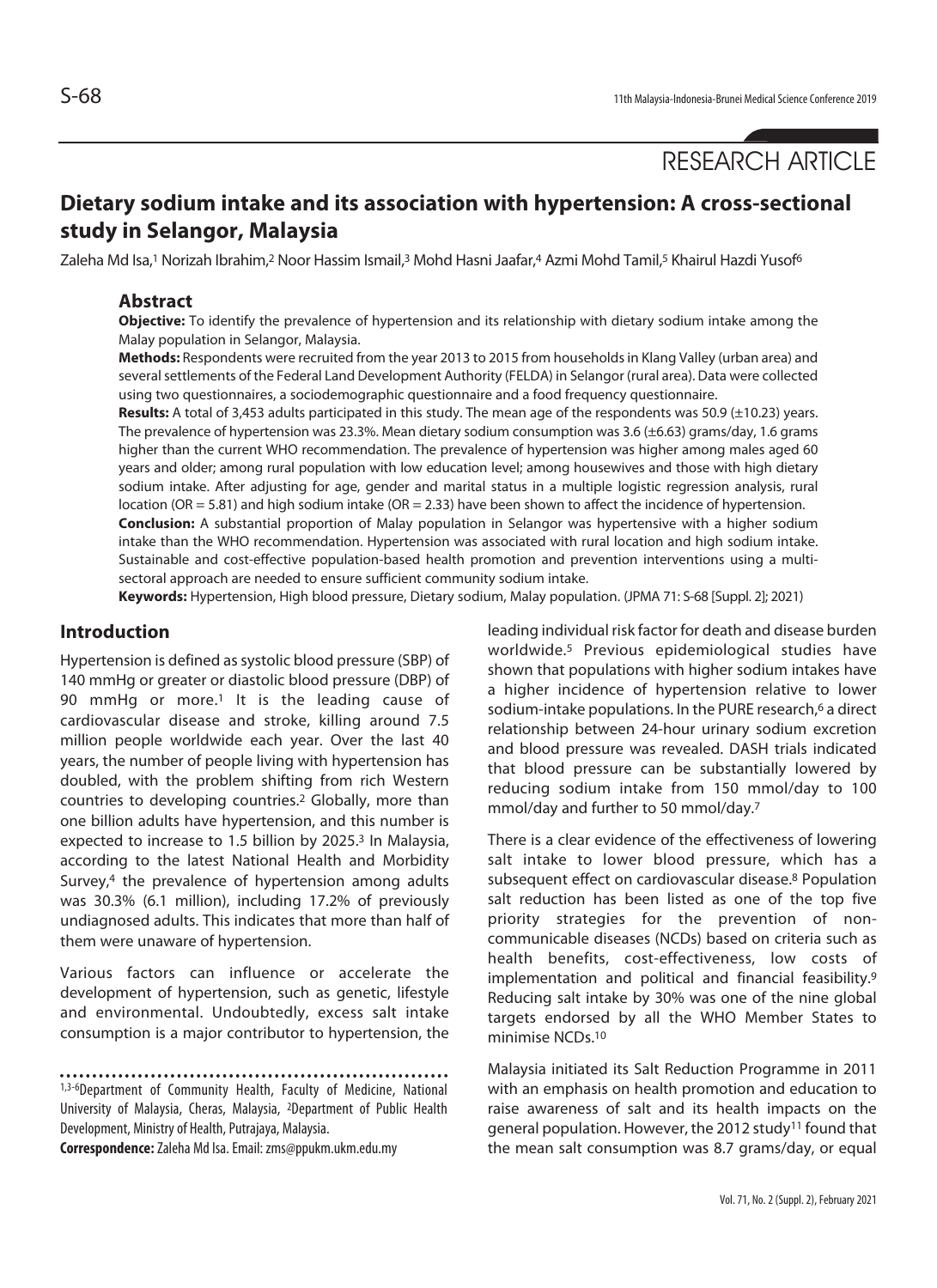to 3.4 grams of sodium/day, which was higher than the WHO recommendation. The current WHO guideline for dietary sodium intake is <2 grams/day (equivalent to <5 grams/day of salt).12 Current US dietary guidelines suggest restricting sodium consumption to 2.3 grams/day for healthy individuals below the age of 50.13 At the same time, adults over 50 years of age, all African-Americans and those with hypertension, diabetes or chronic kidney disease are recommended to limit sodium intake to 1.5 grams/day. However, average consumption levels in many countries are much higher, with most Americans eating about 3.5 grams/day14 and Canadians about 3.5 to 4.0 grams/day. A similar finding was also made in the current report, where the mean sodium intake for respondents was 3.6 grams/day.

Interestingly, recent studies have called the existing recommendations into question and established the need to recommend higher levels of sodium restriction and to consider intakes of other minerals, such as potassium, magnesium and calcium, in addition to sodium in relation to blood pressure control. Mente found that, contrary to common opinion, low-salt diets (<3 grams/day) may not be beneficial and may increase the risk of cardiovascular disease and death relative to normal salt intake. He has also shown that reducing sodium intake is better aimed at those with hypertension who also consume high sodium diets and has shown that dietary potassium plays a greater role in evaluating improvements in blood pressure than sodium. Another research in the United States also endorsed the concept of modifying the existing salt restriction policy.14 This research found that after following more than 2,600 normotensive men and women over 16 years of age, participants who ate less than 2,500 mg of sodium/day had a higher blood pressure than those who consumed higher levels of sodium. The study also backed the possibility that minerals other than sodium, such as magnesium and calcium, had a major dietary effect on blood pressure control.

These findings have led to new understanding of the relationship between salt intake and health and challenge the appropriateness of existing guidelines that prescribe low sodium intake for the whole population. Consequently, an approach that suggests salt in moderation, focusing primarily on those with hypertension, is more in-line with existing evidence by Mente et al.<sup>6</sup>

As the prevalence of hypertension in Malaysia rises, there is a need for additional consideration to the severity of hypertension in Malaysia. Since there is a lack of studies investigating the association between dietary intake and

hypertension in Malaysia, the current study aimed at identifying the prevalence of hypertension and its relationship with dietary sodium intake among urban and rural Malay populations in Malaysia.

### **Subjects and Methods**

This cross-sectional study was carried out between 2013 to 2015 among the adult population in the state of Selangor. A simple random sampling approach was used to select respondents in the Klang Valley; namely the settlements of Ampang, Cheras and Hulu Langat (urban areas) and the Federal Land Development Authority (FELDA) in Kuala Kubu Bharu, Kuala Selangor, Tanjung Karang and Sabak Bernam (rural areas). Home visits have been made, and respondents were briefed about the study. Trained interviewers administered face-to-face interviews using a standardised pre-tested questionnaire with the consent of the respondents.

The inclusion criteria for the study were Malaysians of Malay origin between 35 and 75 years of age who had at least one blood pressure measurement taken during the interview. Of the 7,839 adults who responded, 3,453 (44.0%) met the study requirements. The questionnaires were made available in the Malay language and consisted of two parts. The first section consisted of questions about the respondents' sociodemographic background. The second section was a Food Frequency Questionnaire (FFQ), which asked respondents to show the frequency of their consumption of 137 selected food types. The amount of food intake ranged from 'never' to 'more than 6 servings per day'. The sodium content was determined on the basis of the value of each type and frequency of daily intake of food. For data analysis, the amount of dietary sodium intake was divided into two categories: high sodium intake  $(≥2.0$  grams/day) and low sodium intake (<2.0 grams/day).

Hypertension being the dependent variable, blood pressure readings equal to 140 mmHg SBP and/or 90 mmHg DBP is considered to be hypertension.<sup>1</sup> Any readings below these levels were considered normal. Blood pressure was assessed by a qualified research assistant at all centres following a standardized protocol using a digital blood pressure measuring device (Omron HEM-757). The mean of the two measurements was used for all the analyses. Independent variables included demographic factors, such as age, gender and locality; rural or urban; education; occupation and marital status. The ages of respondents were either  $<$  60 or  $\geq$  60 years of age. Education was classified as either a low education level, i.e. none, primary school or secondary school, or a high education level, i.e. college, university or higher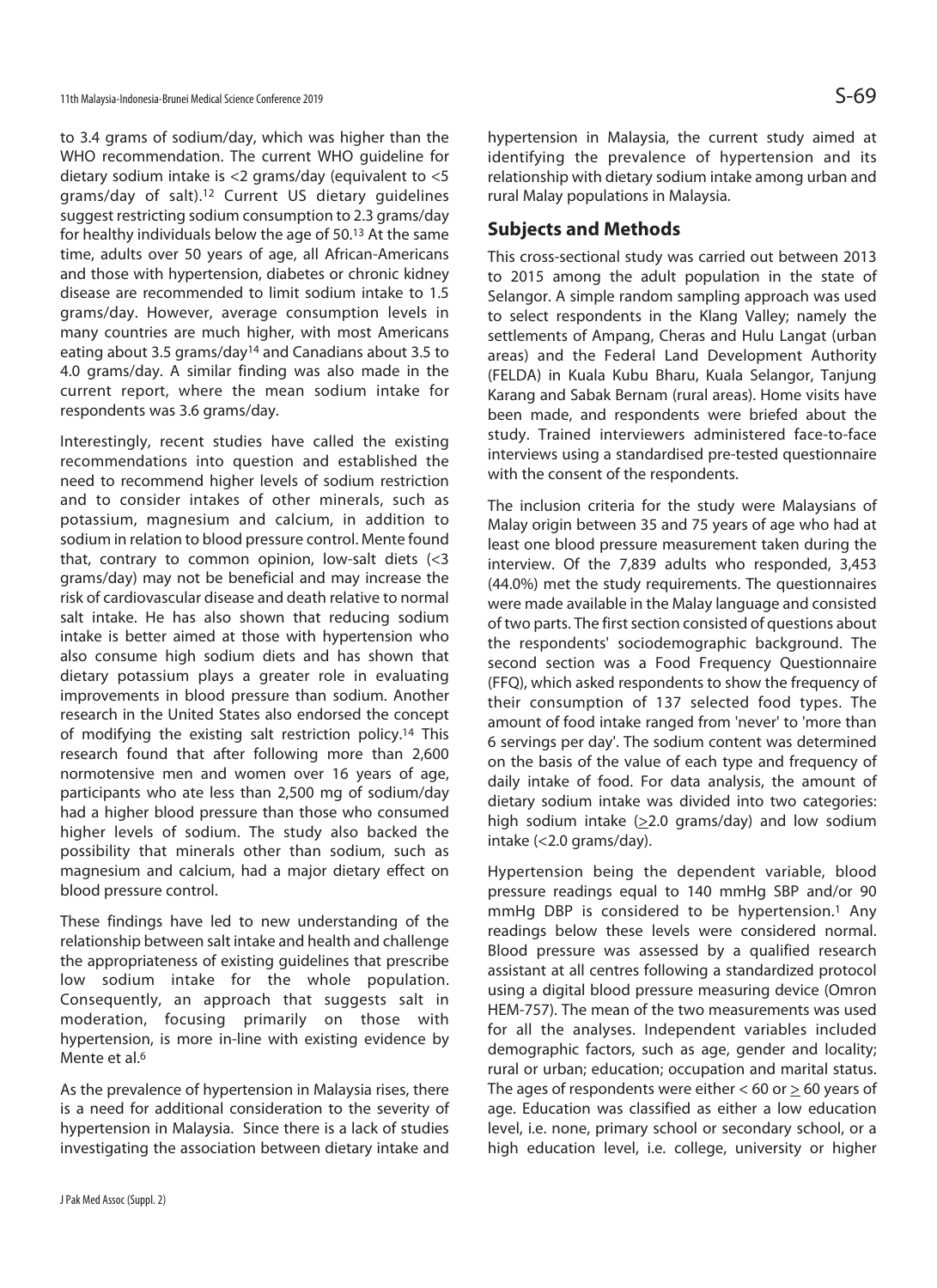level. For marital status, married respondents were categorised as married, and those who were single, divorced, widowed or separated were categorised as not married. Dietary sodium intake was classified into two groups, i) low sodium intake (<2.0 grams/day) and ii) high sodium intake  $(>=2.0 \text{ grams/day})$ , as recommended by the WHO for adult dietary sodium intake.<sup>12</sup>

Data were analysed using the IBM Statistical Package for Social Sciences (SPSS), Version 22. Categorical data were presented as frequencies and percentages, while numerical data were presented as means and standard deviations. The Pearson chi-squared test was used to analyse categorical independent variables. Multivariate analysis was used to determine the predictors for hypertension while adjusting for confounding factors. The 95% confidence interval and a p-value of <0.05 were used to determine the level of significance. The study was approved by the research and ethics committee of the National University of Malaysia Medical Centre (approval code: UKM3.2.24/244/2).

### **Results**

**Sociodemographic characteristics of the respondents:** 

The total number of respondents in this study was 3,453, with a higher proportion of women, 1999 (57.9%) than men, 1454 (42.1%) (Table-1). The ages of the respondents ranged from 35 to 75, with a mean age of 50.9  $(\pm 10.23)$ . The majority of the respondents, 2663 (77.1%) were under 60 years of age. The distribution of respondents by locality was comparable; however, a slightly higher proportion of respondents came from rural areas. The majority of respondents had received formal education; 1663 (48.2%) had received a secondary school education, and 207 (6%) did not have any formal education. The majority of respondents were housewives, 1465 (42.4%) who were already married, 3110 (90.0%).

**Prevalence of hypertension:** The prevalence of hypertension was 805 (23.3%) (Table-1), with a higher prevalence in the rural population, 529 (28.6%) (Table 2). Interestingly, the majority of the respondents 2200 (63.7%) were found to have a lower sodium intake (<2.0 grams/day) in their diet (Table-1). There was a higher prevalence of hypertension in males, 356 (24.5%) compared to females, 449 (22.5%) (Table-2). The mean dietary sodium intake was 3.64 g/day, which was higher than the current WHO guideline (<2 grams/day) (Table-1).

**Predictors of hypertension:** The risk factors examined in this study were age, gender, locality, marital status, educational level, occupation and dietary sodium intake. Bivariate and multivariate analyses, based on the

**Table-1:** Sociodemographic characteristics of the respondents (N = 3,453).

| <b>Variables</b>         | Mean (min, max) | <b>SD</b> | N    | $\overline{(%)}$ |
|--------------------------|-----------------|-----------|------|------------------|
|                          |                 | 10.23     |      |                  |
| Age (in years)<br><60    | 50.91 (35, 75)  |           | 2663 | 77.1             |
| $>60$                    |                 |           | 790  | 22.9             |
| Gender                   |                 |           |      |                  |
| Male                     |                 |           | 1454 | 42.1             |
|                          |                 |           |      | 57.9             |
| Female                   |                 |           | 1999 |                  |
| Locality                 |                 |           |      |                  |
| Rural                    |                 |           | 1850 | 53.6             |
| Urban                    |                 |           | 1603 | 46.4             |
| <b>Marital Status</b>    |                 |           |      |                  |
| <b>Never Married</b>     |                 |           | 95   | 2.8              |
| <b>Currently Married</b> |                 |           | 3110 | 90.0             |
| Widowed/Divorced         |                 |           | 235  | 6.8              |
| Separated                |                 |           | 13   | 0.4              |
| <b>Educational level</b> |                 |           |      |                  |
| No education             |                 |           | 207  | 6.0              |
| <b>Primary School</b>    |                 |           | 1061 | 30.7             |
| <b>Secondary School</b>  |                 |           | 1663 | 48.2             |
| College/University       |                 |           | 522  | 15.1             |
| <b>Occupation</b>        |                 |           |      |                  |
| Professional             |                 |           | 530  | 15.3             |
| Semi-Professional        |                 |           | 1140 | 33               |
| Labourer                 |                 |           | 318  | 9.2              |
| Housewife                |                 |           | 1465 | 42.4             |
| Hypertension             |                 |           |      |                  |
| Yes                      |                 |           | 805  | 23.3             |
| No                       |                 |           | 2468 | 76.7             |
| Sodium (in grams)        | 3.64(0, 69.97)  | 6.63      |      |                  |
| Low $(<$ 2.0 grams/day)  |                 |           | 2200 | 63.7             |
| High $(≥2.0$ grams/day)  |                 |           | 1253 | 36.3             |

predictors, were performed to determine the adjusted odds ratio against the hypertension outcome. As a result, locality, educational level, occupation and dietary sodium intake were significantly associated with hypertension among respondents (Table-2). Age, gender and marital status have not been found to be significant.

While there were no significant associations between some of the independent variables and hypertension, certain trends were noted (Table-2). Hypertension was somewhat higher among the older age group (≥60 years of age) 200 (25.3%), males 356 (24.5%) and those who were not married (separated, never married, or widowed/divorced), 25 (26.3%).

The results of multiple logistic regression analysis with hypertension status as a dependent variable are shown in Table-3. Even after adjusting for the confounding factors, it was noticed that hypertension was affected by rural locality and high sodium intake. Rural locality and high sodium intake were suggested as strong predictors of hypertension in which rural locality and high sodium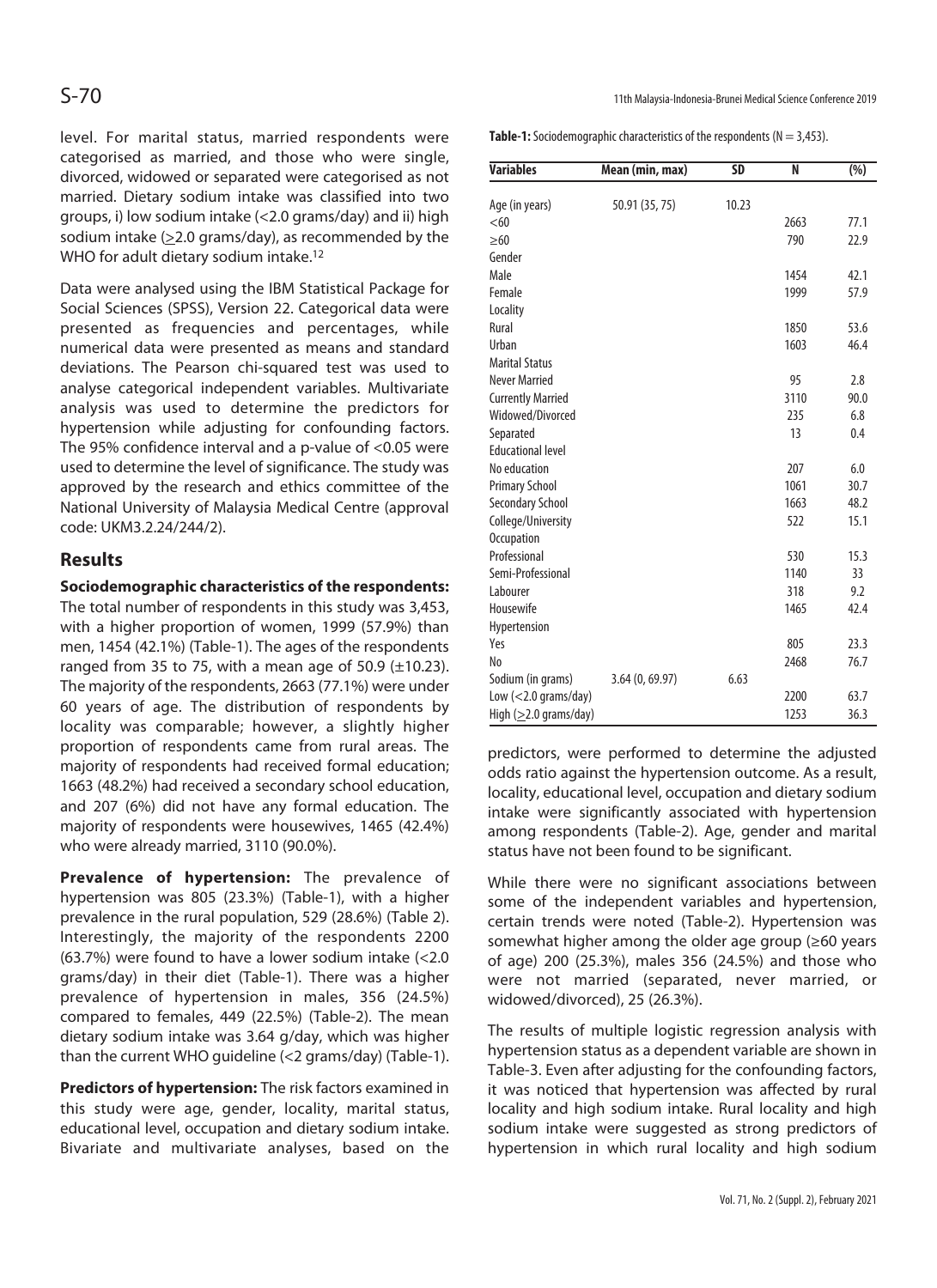| Table-2: Factors associated with hypertension among the respondents ( $N = 3,453$ ). |  |  |  |  |
|--------------------------------------------------------------------------------------|--|--|--|--|
|--------------------------------------------------------------------------------------|--|--|--|--|

|                        |                          |           | <b>Hypertension</b> |     |      |          |            |
|------------------------|--------------------------|-----------|---------------------|-----|------|----------|------------|
|                        |                          | <b>No</b> |                     | Yes |      |          |            |
|                        |                          | n         | %                   | n   | %    | $\chi^2$ | p          |
| Age (years)            | < 60                     | 2058      | 77.3                | 605 | 22.7 | 2.3      | 0.129      |
|                        | $\geq 60$                | 590       | 74.7                | 200 | 25.3 |          |            |
| Locality               | Rural                    | 1321      | 71.4                | 529 | 28.6 | 62.18    | $< 0.001*$ |
|                        | Urban                    | 1327      | 82.8                | 276 | 17.2 |          |            |
| <b>Education Level</b> | None                     | 149       | 71.9                | 58  | 28.1 | 21.26    | $< 0.001*$ |
|                        | <b>Primary School</b>    | 778       | 73.3                | 283 | 26.7 |          |            |
|                        | Secondary School         | 1288      | 77.5                | 375 | 22.5 |          |            |
|                        | College/University       | 433       | 83.0                | 89  | 17.0 |          |            |
| Occupation             | Professional             | 431       | 81.3                | 99  | 18.7 | 11.88    | $0.008*$   |
|                        | Semi-professional        | 880       | 77.2                | 260 | 22.8 |          |            |
|                        | Labourer                 | 228       | 71.7                | 90  | 28.3 |          |            |
|                        | Housewife                | 1109      | 75.7                | 356 | 24.3 |          |            |
| <b>Marital Status</b>  | Never married            | 70        | 73.7                | 25  | 26.3 | 1.18     | 0.759      |
|                        | Currently married        | 2392      | 76.9                | 718 | 23.1 |          |            |
|                        | Widowed/Divorced         | 177       | 75.3                | 58  | 24.7 |          |            |
|                        | Separated                | 9         | 69.2                | 4   | 30.8 |          |            |
| Gender                 | Female                   | 1550      | 77.5                | 449 | 22.5 | 1.93     | 0.165      |
|                        | Male                     | 1098      | 75.5                | 356 | 24.5 |          |            |
| Sodium                 | Low $(<$ 2.0 grams)      | 1706      | 77.5                | 494 | 22.5 | 2.5      | $< 0.001*$ |
|                        | High ( $\geq$ 2.0 grams) | 942       | 75.2                | 311 | 24.8 |          |            |

\* Statistical significance p<0.05.

**Table-3:** Factors predicting hypertension among the respondents.

|                       |                  | <b>Multiple Logistic Regression</b> |         |               |  |
|-----------------------|------------------|-------------------------------------|---------|---------------|--|
| <b>Factor</b>         | <b>Wald test</b> | p-value                             | Adj. OR | 95% CI        |  |
| <b>Rural locality</b> | 373.43           | $0.001*$                            | 5.81    | $4.86 - 6.95$ |  |
| Education             |                  |                                     |         |               |  |
| Primary               | 1.91             | 0.168                               | 1.26    | $0.91 - 0.76$ |  |
| Secondary             | 19.83            | 0.110                               | 1.31    | $0.94 - 1.82$ |  |
| <b>Occupation</b>     |                  |                                     |         |               |  |
| Housewife             | 1.77             | 0.183                               | 1.23    | $0.91 - 1.66$ |  |
| High sodium intake    | 2.50             | $0.014*$                            | 2.33    | $0.97 - 1.34$ |  |

\*Statistical significance p < 0.05.

intake had adjusted odds ratios of 5.81 and 2.33, respectively. For the other risk factors, i.e. educational level and occupation, after adjusting for the confounding risk factors, these factors were found to be no longer significant.

#### **Discussion**

The rising prevalence of hypertension has reached a worrying level in developing countries. Most substantial increases have been seen in South Asia and parts of Africa. This rising prevalence is consistent with evolving people's lifestyles, such as unhealthy diet, lack of physical activity and commuter families. In Western countries, such as the

United Kingdom and other parts of Europe, rates have fallen significantly. This is possibly due to healthy diets, primarily as a result of government policies aimed at lowering salt intake.2

In the current study, the overall prevalence of hypertension was found to be 23.3%, significantly lower than the national prevalence of 30.3%.4 This lower prevalence, relative to national data may have contributed to the age and gender of the respondents and the time of sampling. However, this prevalence is comparable to that reported in studies of other developing countries, such as Vietnam (25.1%)15 and India (29.8%).16

Comparing localities, the current research found that the rural population (28.6%) had almost twice the prevalence of hypertension compared to the urban population (17.2%). This is consistent with the results of 2015 National Health and Morbidity Survey (NHMS),4 which also found that the prevalence of hypertension in rural Malaysia (33.5%) was higher than in urban areas (29.3%). Higher education, healthier dietary patterns and lifestyle can lead to a lower prevalence of hypertension in urban areas.

Unhealthy diets, lack of physical activity and a sedentary occupation are among the predictors of the higher prevalence of hypertension in rural areas. Rural Malay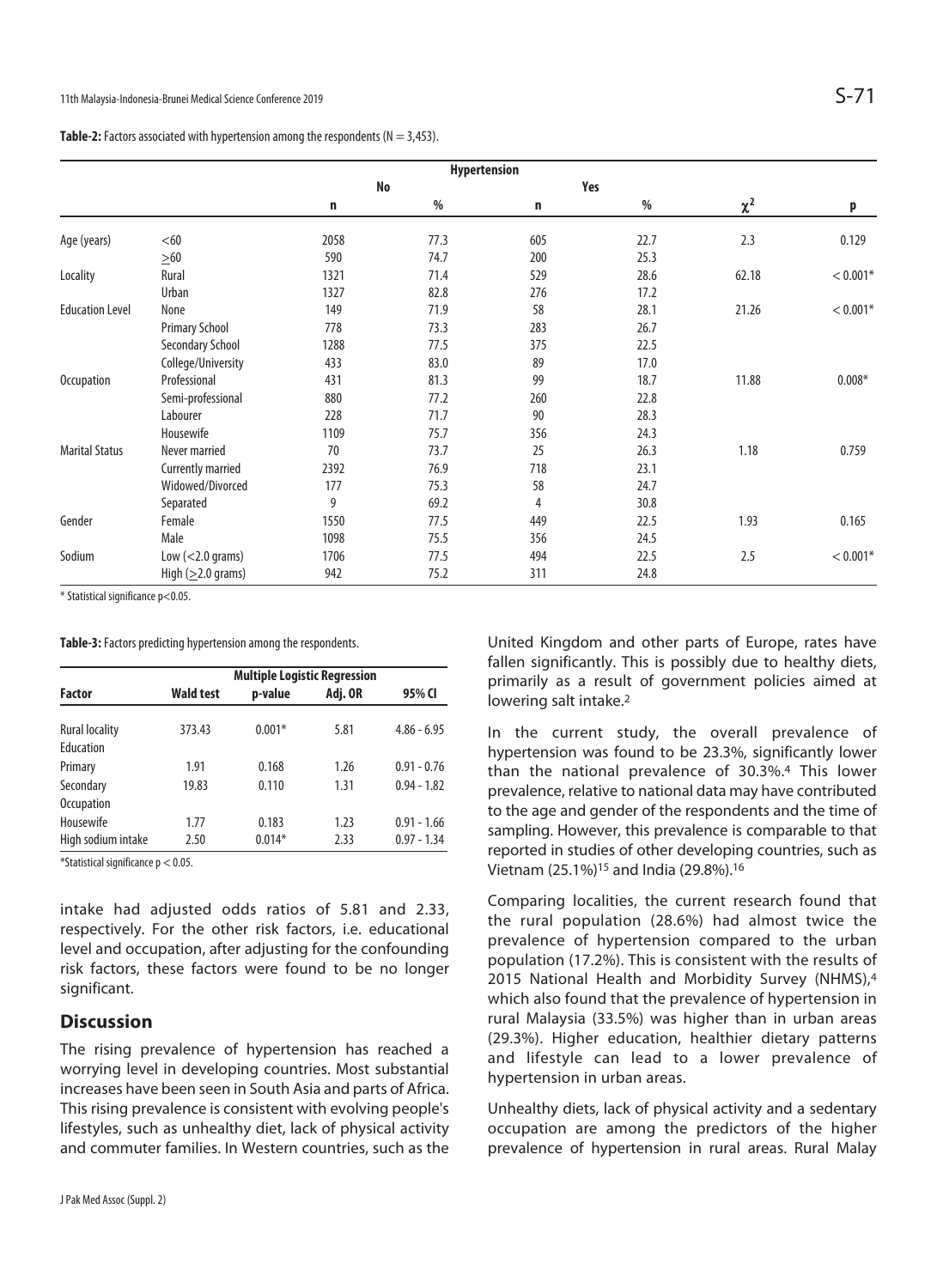cuisine is considered to contain high levels of salt in a variety of food forms, such as salted egg, salted fish and pickled fruits, and Malay condiments, such as pickled fish (pekasam), shrimp paste (belacan), pickled anchovies (budu), fermented shrimps (cencalok) and fermented durian (tempoyak). More than 25% (27% to 35%) of the respondents at least once a week consume tempoyak, soy sauce, chilli sauce and oyster sauce as part of their diet. In addition, salt per se is not only used for cooking food, but is often applied directly to food as a condiment. In comparison to these findings, according to an INTERSALT study,<sup>17</sup> urban rather than rural populations were reported as having higher salt intake and tend to have the highest percentage of hypertension.

Dietary sodium and its association with hypertension have been explored extensively in the past.<sup>18</sup> The relationship between sodium intake and blood pressure has been recorded in numerous cross-sectional studies6,17,19 and experimental studies have studied the effects of changes in sodium intake.20-22 These findings suggest that people who consume higher levels of sodium are more vulnerable to hypertension than those who consume low sodium.

The strengths of the current study are that, the results can be derived from the Selangor population as the respondents were representative of both its urban and rural areas. Secondly, the analysis consisted a broad sample size. Third, the amount of salt in a person's diet can be accurately quantified using a validated semiquantitative food frequency questionnaire.

One of the study's limitation was its cross-sectional study design, which was unable to establish a causal relationship between sodium intake and hypertension. For rigorous study designs, such as longitudinal or cohort studies, are required for future research to determine the effect of different concentrations of sodium intake on the development of hypertension and other circulatory diseases. The role of high potassium intake with lower dietary sodium and potassium ratios (Na+ : K+) in reducing hypertension prevalence is an important factor not included in this study. Population studies<sup>23</sup> have shown that those who take part in potassium rich diets, vegetables, fruit and low-fat dairy products (including whole grains, poultry, fish and nuts) have lower mean arterial blood pressure.

## **Conclusion**

A substantial proportion of Malay population in Selangor was hypertensive with a higher sodium intake than the WHO recommendation. Hypertension was associated

with rural location and high sodium intake. Sustainable and cost-effective population-based health promotion and prevention interventions using a multi-sectoral approach are needed to ensure sufficient community sodium intake.

Further studies should be conducted locally to determine the best practise guideline or approach to the recommendation of salt in moderation, with a particular focus on those with hypertension, to be consistent with current evidence.

**Acknowledgement:** We would like to thank the research team of the National University of Malaysia Risk Epidemiology Study (UKM RESTU) for the data source.

**Disclaimer:** The abstract was presented at the 11th Malaysia Indonesia Brunei (MIB) Medical Sciences Conference 2019 in Universitas Indonesia, Jakarta, Indonesia.

### **Conflict of Interest:** None.

**Funding Disclosure:** The study was funded by the Population Health Research Institute grant (Project Code: PHUM-2012-01).

### **References**

- 1. National High Blood Pressure Education Program. The Seventh Report of the Joint National Committee on Prevention, Detection, Evaluation, and Treatment of High Blood Pressure. [Online] 2004 [Cited 2018 March 16]. Available from URL: https://www.ncbi.nlm.nih.gov/books/NBK9630/
- 2. NCD Risk Factor Collaboration (NCD-RisC). Worldwide trends in blood pressure from 1975 to 2015: a pooled analysis of 1479 population-based measurement studies with 19·1 million participants. Lancet 2017;389:37-55. doi: 10.1016/S0140- 6736(16)31919-5.
- 3. World Health Organization. A global brief on Hypertension: Silent killer, global public health crisis. Geneva, Switzerland: WHO Press; 2013.
- 4. Ministry of Health Malaysia. National health morbidity survey report 2015: non-communicable diseases, risk factors and other health problems. [Online] 2015 [Cited 2018 March 16]. Available from URL: file:///C:/Users/Faizan/AppData/Local/Temp/ nhmsreport2015vol2.pdf
- 5. Lim SS, Vos T, Flaxman AD, Danaei G, Shibuya K, Adair-Rohani H, et al. A comparative risk assessment of burden of disease and injury attributable to 67 risk factors and risk factor clusters in 21 regions, 1990-2010: a systematic analysis for the Global Burden of Disease Study 2010. Lancet 2012;380:2224-60. doi: 10.1016/S0140-6736(12)61766-8.
- 6. Mente A, O'Donnell M, Rangarajan S, Dagenais G, Lear S, McQueen M, et al. Associations of urinary sodium excretion with cardiovascular events in individuals with and without hypertension: a pooled analysis of data from four studies. Lancet 2016;388:465-75. doi: 10.1016/S0140-6736(16)30467-6.
- 7. Sacks FM, Svetkey LP, Vollmer WM, Appel LJ, Bray GA, Harsha D, et al. Effects on blood pressure of reduced dietary sodium and the Dietary Approaches to Stop Hypertension (DASH) diet. DASH-Sodium Collaborative Research Group. N Engl J Med 2001;344:3-